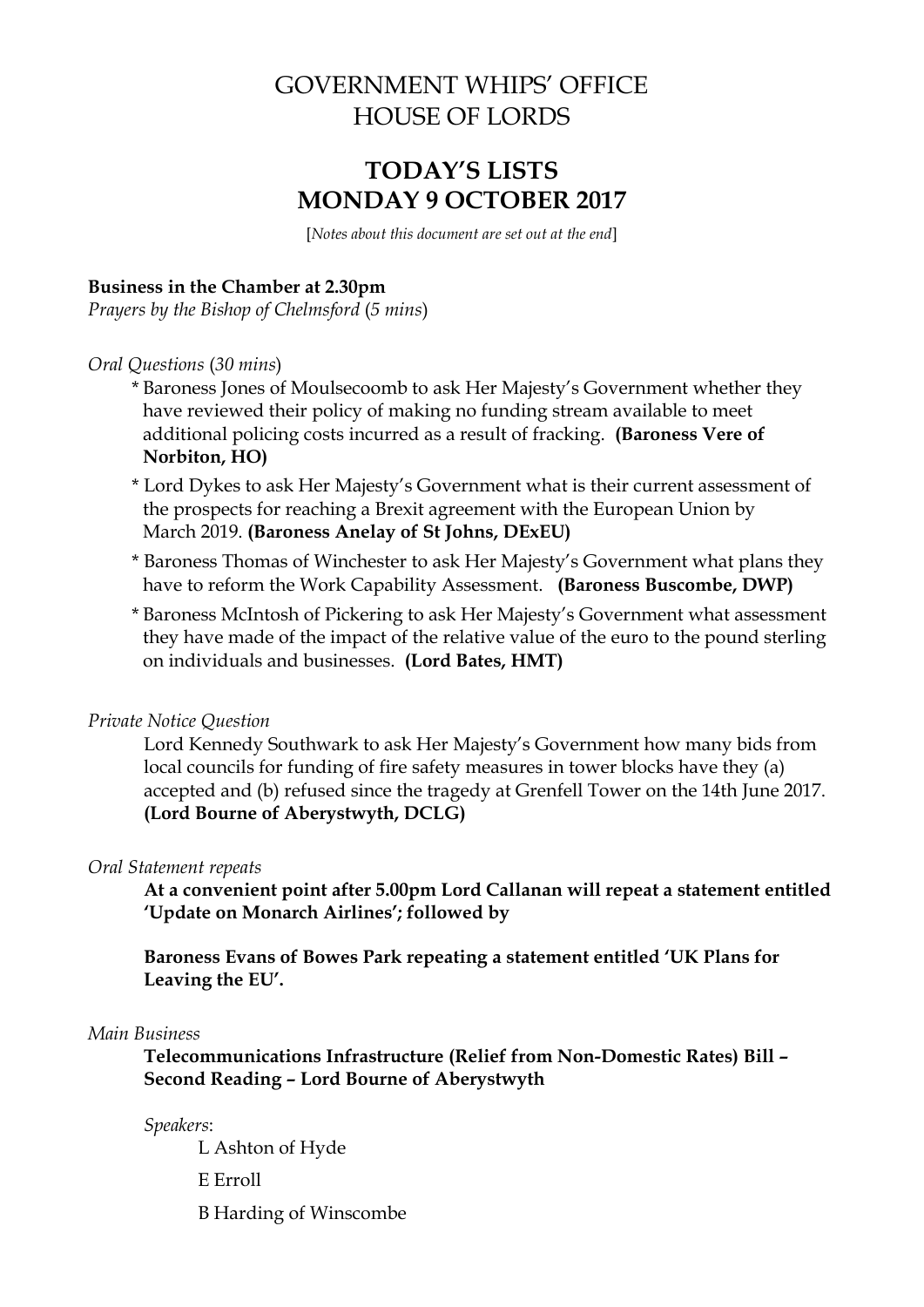B Pinnock

5 L Kennedy of Southwark

L Bourne of Aberystwyth

**commitment motion – Lord Bourne of Aberystwyth**

### *Last business*

*The following two motions are expected to be debated together:*

**Lord Lang of Monkton to move that this House takes note of the Reports from the Constitution Committee on** *Inter-governmental relations in the United Kingdom* **(11th Report, Session 2014–15, HL Paper 146) and** *The Union and devolution* **(10th Report, Session 2015–16, HL Paper 149).**

**Lord Jay of Ewelme to move that this House takes note of the Report from the European Union Committee** *Brexit: devolution* **(4th Report, HL Paper 9).**

*Speakers*:

- L Lang of Monkton
- L Jay of Ewelme
- L Desai
- L Wallace of Tankerness
- 5 L Wigley
	- L Dunlop
	- L Morgan
	- L Lexden
	- L Lester of Herne Hill
- 10 L Cullen of Whitekirk
	- L Norton of Louth
	- L Murphy of Torfaen
	- L Selkirk of Douglas
	- L Bruce of Bennachie
- 15 B Wilcox
	- E Lindsay
	- B Randerson
	- L McAvoy
	- L Duncan of Springbank *(Maiden speech)*
- 20 L Lang of Monkton